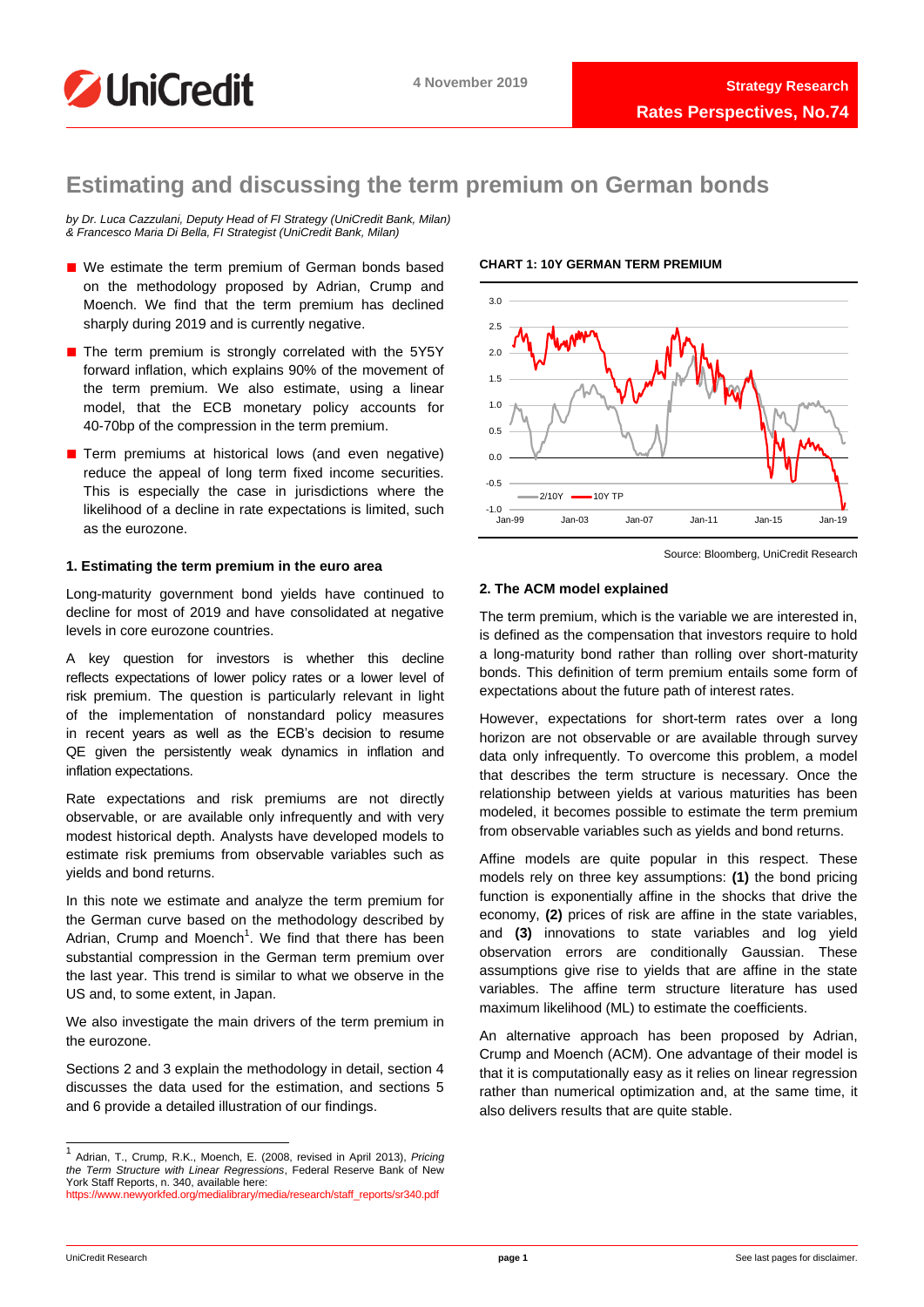

The key assumptions of their model are:

**1)** Prices of fixed income securities are all driven by a limited number of common factors, which are represented by the principal components of the yield curve. The authors assume that these factors evolve according to the following process:

$$
X_t = \mu + \phi X_{t-1} + u_t \tag{1}
$$

- **2)** The shocks  $u_t$  are normally distributed with an expected value equal to 0 and a variance-covariance matrix Σ.
- **3)** The assumption of no-arbitrage implies the existence of a unique discount factor that is assumed to be exponentially affine:

$$
P_t^n = E_t \left[ exp \left( -r_t - \frac{1}{2} \lambda' t \lambda_t - \lambda' t^{2^{-1/2} u_{t+1}} \right) P_{t+1}^{n-1} \right] \tag{2}
$$

 $P_t^n$  indicates the price at time t of a zero-coupon bond with maturity n;  $\lambda_t$  represents the market price of risk and is assumed to be linearly dependent on the unobservable factors:

$$
\lambda_t = \Sigma^{-1/2} (\lambda_0 + \lambda_1 X_t) \tag{3}
$$

and  $r_t$  denotes the risk-free rate.

It can be shown that the excess return is also a linear combination of the unobservable factors:

$$
ExcessRet_{t+1} = f(\lambda_t) \tag{4}
$$

The set of assumptions of the model implies that log bond prices are linear combinations of the unobservable factors:

$$
ln P_t^n = A_n + B'_n X_t + e_t^n \tag{5}
$$

and zero-coupon yields are equal to:

$$
y_t^n = -\frac{1}{n}(A_n + B'_n X_t + e_t^n)
$$
 (6)

The general formula for the excess return obtained from holding a bond with an original maturity n from t-1 to t compared to the risk free rate is defined as:

$$
ExcessRet_{t+1}^{n-1} = lnP_{t+1}^{n-1} - lnP_t^n - r_t
$$
\n(7)

Which can be written using equation 5 as:

$$
ExcessRet_{t+1}^{n} = A_{n-1} + B'_{n-1}X_{t+1} + u_{t+1}^{n-1} - A_n + B'_{n}X_t + u_t^n - r_t
$$
\n(8)

Thus, from equation 4 and equation 8 we are able to better explore the excess returns and to analyze market price of risk. We can then extrapolate the term premium from the excess returns.

There are a number of different techniques to extract risk premiums, and a detailed review of the literature is beyond the scope of this research note. It is important to stress that the term premium estimation is significantly affected by the model specification as well as by the choice of data and the estimation sample. Hence, while estimating the term premium is highly interesting, the results should be handled with care. The qualitative picture is probably more robust and informative than the quantitative results themselves.

Note that in this specification the term premium is expressed in nominal terms, hence reflecting both a real term premium and an inflation risk premium.

### **3. Parameters estimation**

Starting from the previous assumptions, ACM propose a three-step procedure to estimate the parameters of the model, based on linear regression.

First, the principal components (PCA) are calculated from yields. PCA represent the factors that drive the term structure. Then, we derive the parameters  $\mu$  and  $\phi$  in Equation 1 using ordinary least squares (OLS) and from these estimates we obtain an estimate for  $\Sigma$  ( $\hat{\Sigma} = \hat{V}\hat{V}'/T$ , where  $\hat{V}$  is the matrix of residuals).

Secondly, we regress the bond excess returns over the lagged factors  $X$  and the matrix  $\hat{V}$ .

$$
ExcessRet = a + \beta' \hat{V} + cX_{-} + E \tag{9}
$$

We use the residuals from this regression to compute an estimate for  $\sigma^2$ , the variance of returns that is not explained by either lagged factors or shocks relating to the unobservable factors  $(\hat{\sigma}^2 = trace(\hat{E}\hat{E'})/NT)$ .

Thirdly, having obtained  $\hat{\Sigma}$ ,  $\hat{\sigma}^2$ ,  $\hat{a}$ ,  $\hat{\beta}'$  and  $\hat{c}$  we can derive an estimate of  $\lambda_0$  and  $\lambda_1$ .

In the ACM specification, the risk-free rate, which we introduced in equations 2, 7 and 8, is the yield earned on a bond which has maturity of 1 period (1 month in our analysis). We can express it as a linear function of the underlying factors:

$$
r_t = \delta_0 + \delta'_1 X_{t-1} + \epsilon_t \tag{10}
$$

Equation (10) is a specific case of equation (6).  $\delta_0$  and  $\delta_1$ can be estimated through OLS. Once we have obtained  $\mu$ ,  $\phi$ ,  $\sigma^2$ ,  $\lambda_0$ ,  $\lambda_1$ ,  $\delta_0$  and  $\delta_1$ , we compute the model yields as indicated in equation (6), by using the following recursive system of equations:

$$
A_0 = 0, B'_0 = 0, A_1 = -\delta_0, B'_1 = -\delta'_1 \tag{11}
$$

$$
A_n = A_{n-1} + B'_{n-1}(\mu - \lambda_0) + \frac{1}{2}(B'_{n-1}\Sigma B_{n-1} + \sigma^2) - \delta_0 \quad (12)
$$

$$
B'_n = B'_{n-1}(\Phi - \lambda_1) - \delta'_1 \tag{13}
$$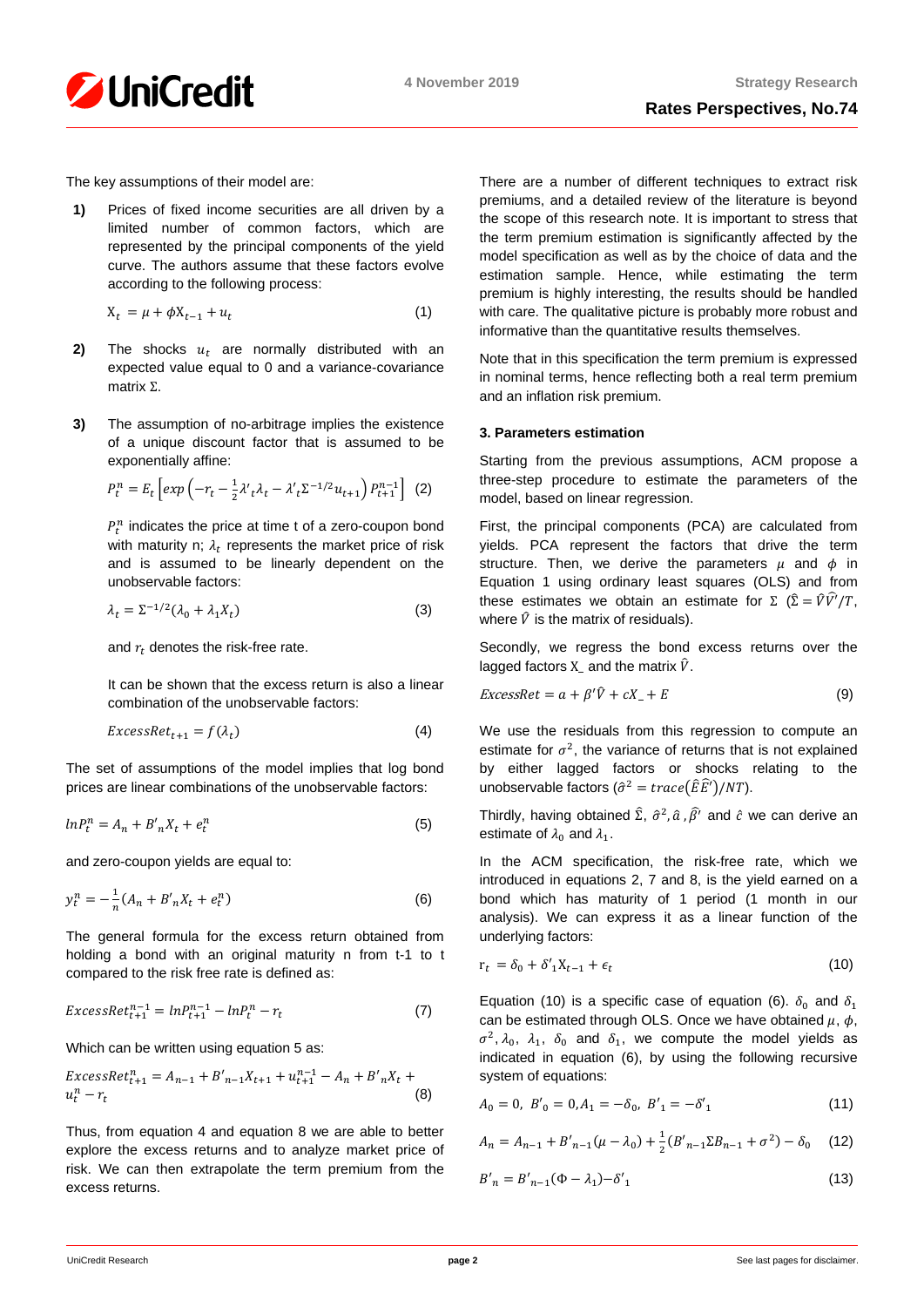

Setting  $\lambda_0 = 0$  and  $\lambda_1 = 0$  and calculating (12) and (13) we obtain risk-neutral yields. Under the assumption of risk neutrality, log prices are expected to grow only by the riskfree rate, meaning that exposure to the factors does not provide extra compensation to investors. Subtracting riskneutral yields from model-implied yields gives the estimate of the term premium.

### **4. Data**

Our analysis focuses on the German curve and is based on daily data from 1 February 1999 to 30 October 2019. As suggested by ACM, we use zero-coupon yields fitted using the Nelson-Siegel-Svensson model. The model parameters are calculated by the Deutsche Bundesbank<sup>2</sup>.

We use these parameters to calculate zero-coupon rates for maturities from 3-120 months, from which we extract the principal components. The first three principal components already account for 99% of the sample variance, hence providing an accurate description of the yield curve.

We use the 1M OIS as a proxy for the risk-free return from which excess returns are calculated. We use the 1M OIS because the Nelson-Siegel-Svensson model is very difficult to apply to very short tenors. Indeed, the 1M rate obtained from the NSS interpolation has quite a few spikes that do not correspond to any episode of market tension.

We estimate the relevant regressions as well as the term premium with monthly frequency.

It is important to note that the choice of dataset affects the final result that we obtain. For example, using observed zerocoupon yields without smoothing them using the NSS model, provides a somewhat higher estimate for the term premium in the most recent years. Please see the Appendix for a more detailed discussion on this topic.

### **5. Surprise! The term premium has declined in recent months**

The estimation result shows that the 10Y term premium remained in the 100-250bp range from the introduction of the euro until early 2014, after which it dropped sharply to almost zero, where it remained until the end of 2018, since when it has declined further and entered negative territory. This movement in the term premium since 2014 is in line with the idea that ECB's expansionary monetary policy has worked mainly through compression of the term premium.

Chart 2 shows the decomposition of the 10Y German yield into a risk neutral yield and a term premium, and highlights that the episodes of decline in nominal yields in 2014 and in 2019 were caused by a compression in the term premium.



#### **CHART 2: 10Y YIELD DECOMPOSED INTO TERM PREMIUM AND RISK-NEUTRAL YIELD**

reflected in the survey by Consensus Economics.

Source: Bloomberg, Consensus Economics, UniCredit Research

Risk-neutral yields dropped in early 2012 and have remained remarkably stable since then. Except for a very brief period soon after the UK Brexit referendum, risk-neutral yields have remained in positive territory. This indicates that investors regard negative policy rates as temporary.

Chart 2 also shows the expectation of short-term rates for the coming ten years as reflected by Consensus Economics (the survey is carried out with reference to the 3M Euribor, we adjusted the results to take into account the spread to German short-term rates). We observe that survey-based expectations have been substantially higher than the modelimplied risk-neutral yields until very recently, as respondents to the survey have adjusted their expectations only very gradually. As a consequence, estimates of the term premium that take the survey data into account would have been lower until very recently.

Are investors rewarded in terms of a higher term premium for holding longer bonds? Chart 3 shows that the 10Y term premium was around 60-100bp higher than the 5Y until mid-2014. This difference has narrowed considerably since the start of QE, reaching almost zero in September 2019. Historically, the term premium reward offered by the 10Y tenor relative to the 5Y has been bigger on the German curve than in the US.

 2 [https://www.bundesbank.de/resource/blob/622394/f917db9f2fe9168243f272b](https://www.bundesbank.de/resource/blob/622394/f917db9f2fe9168243f272b535d67858/mL/1997-10-01-dkp-04-data.pdf) [535d67858/mL/1997-10-01-dkp-04-data.pdf](https://www.bundesbank.de/resource/blob/622394/f917db9f2fe9168243f272b535d67858/mL/1997-10-01-dkp-04-data.pdf)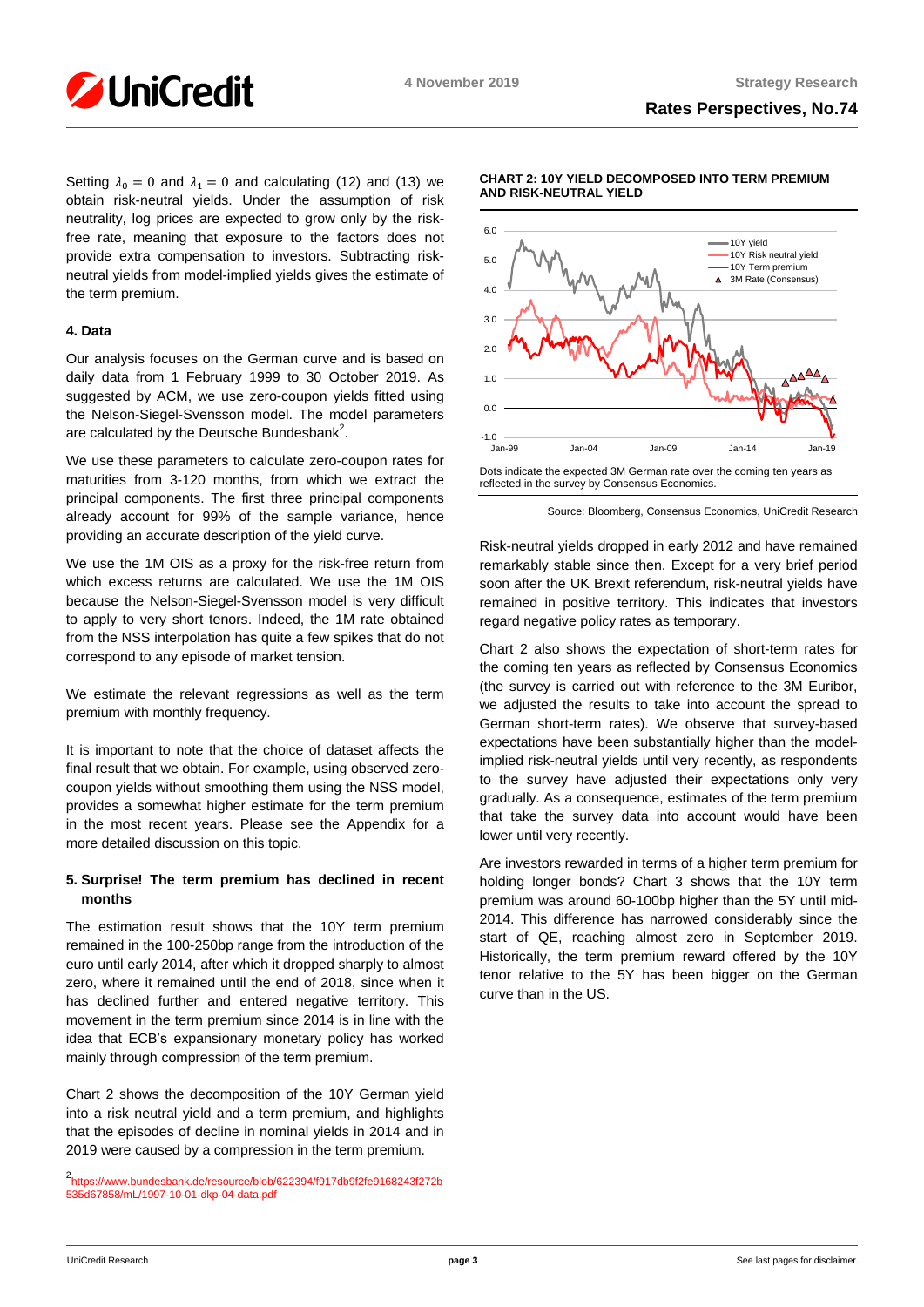#### **CHART 3: 10Y VERSUS 5Y TERM PREMIUM**



Source: Bloomberg, UniCredit Research

An interesting question is how the term premium dynamics of German bonds relate to other jurisdictions. Chart 4 shows the 10Y term premium estimated with the ACM model for Germany, the US and Japan. There is a clear downward trend in the term premium that began soon after the financial crisis. The decline has been slower in Japan, in part because the starting point was lower.

Estimates for the term premium are currently negative in all three jurisdictions. However, the decline has been considerably sharper in the US and Germany.

In addition, the 10Y term premiums in the US and Germany appear to have been extremely closely correlated since the start of the financial crisis in 2008, while Japan has followed a more independent pattern.

It should be noted that term premiums at historical lows (and even negative) limit the possible price performance of fixed income securities. This is especially the case in jurisdictions where the likelihood of a decline in rate expectations is also limited, such as the eurozone.

**CHART 4: TERM PREMIUM HAS DECLINED IN VARIOUS COUNTRIES**



Source: Bloomberg, UniCredit Research

#### **6. The main drivers of the term premium in the eurozone**

In this section we analyze how the ACM term premium estimates relate to macroeconomic variables in the euro area. Although German government bonds are frequently regarded as the reference risk-free security for the euro area, it is important to stress that these bonds are also driven by idiosyncratic issues, such as supply/demand dynamics and scarcity due to the ECB's asset-purchase program (APP).

We expect the term premium to be higher when yields are more volatile, because investors will want to be compensated for the risk. We measure yield volatility as the annualized standard deviation of monthly changes in 10Y yields, calculated over a three year window. Empirical analysis confirms that the relationship between these two variables is positive.

#### **CHART 5: TERM PREMIUM REFLECTS YIELD VOLATILITY**



Source: Bloomberg, UniCredit Research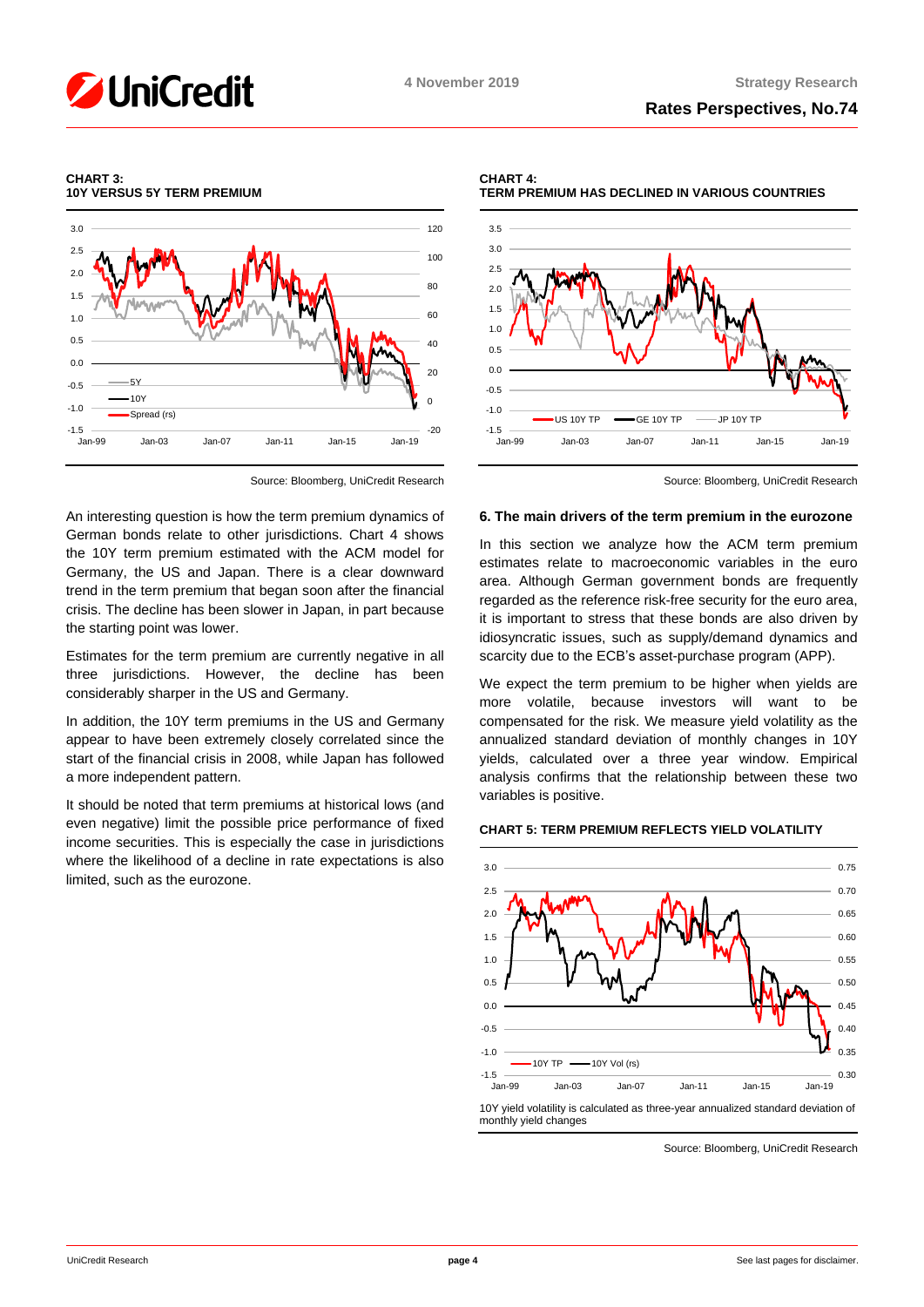

According to economic theory, the relationship between the term premium and inflation and inflation volatility should be positive. We find that the correlation is indeed positive but rather weak. Empirically, it is the deterioration in inflation expectations rather than realized inflation that has contributed to the decline in the term premium. Indeed, the 5Y5Y forward inflation accounts for 90% of the movement in the German 10Y term premium. This is considerably more than what we observe in the US, where 5Y5Y forward inflation explains around 60% of changes in the term premium.

### **CHART 6: DETERIORATING INFLATION EXPECTATIONS HAVE DRIVEN THE TERM PREMIUM SOUTH**



Source: Bloomberg, UniCredit Research

Finally, we compare the term premium with the ECB balance sheet. The interpretation of this relationship is not an easy task. For example, the term premium has tightened substantially in 2019 despite the ECB balance sheet remaining stable in this period due to the end of QE. At the same time, during the initial phase of QE no measurable compression in the term premium was observed. This suggests that the effect of the APP is non-linear and possibly works with a long lag.

**CHART 7: TERM PREMIUM AND THE ECB BALANCE SHEET**



Source: Bloomberg, UniCredit Research

To conclude this section, we present a linear model to explain how the 10Y term premium relates to key macroeconomic and financial variables. The variables used to explain the term premium are inflation, inflation volatility, risk aversion and the ECB's balance sheet policy (captured through the excess liquidity). Table 1 shows four model specifications, along with the  $R^2$ .

### **TABLE 1: THE TERM PREMIUM EXPLAINED WITH MACROECONOMIC VARIABLES**

|                                              | Model 1 | Model 2 | Model 3 | Model 4 |  |
|----------------------------------------------|---------|---------|---------|---------|--|
| C                                            | -2.50   | $-0.01$ | 1.22    | -1.64   |  |
| Core infl                                    | 0.30    | 0.03    | $-0.12$ |         |  |
| Core infl Vol                                | 0.57    | 1.34    | 1.85    |         |  |
| Headl, infl.                                 |         |         |         | 0.05    |  |
| Headl, infl Vol                              |         |         |         | 0.72    |  |
| 10Y yld realized vol                         | 6.75    |         |         | 5.72    |  |
| 10Y yld impl. vol                            |         | 0.29    |         |         |  |
| EA systemic stress<br>indicator              |         |         | 2.37    |         |  |
| Log(excess liquidity)                        | -0.06   | -0.09   | $-0.09$ | $-0.10$ |  |
| $R^2$                                        | 81%     | 64%     | 61%     | 82%     |  |
| <b>Estimated total</b><br>impact of APP (bp) | $-0.44$ | $-0.68$ | $-0.69$ | $-0.71$ |  |

Coefficient estimates in bold are statistically significant at the 95% level. The estimated impact of APP is calculated by multiplying the model coefficient by the change in ECB excess liquidity from February 2015 to September 2019.

Source: Bloomberg, UniCredit Research

All the estimated coefficients have the sign expected and are mostly statistically significant. Core inflation appears to be a more stable driver for the term premium than headline inflation. Similarly, realized yield volatility outperforms other measures of risk aversion.

As the last line of the table highlights, estimates of the impact of the ECB's balance sheet expansion vary considerably from one specification to another, ranging from 40bp to 70bp. Note that we have used the log of excess liquidity, which implies expansion has a marginally decreasing effect. A linear specification would result in a stronger impact of the ECB action. For reference, the ECB has calculated the impact of its APP on the term premium to be 95bp (see "Tracing the impact of the ECB's asset purchase programme on the yield curve"<sup>3</sup>). Based on our forecasts on inflation and the fact that excess liquidity should start to increase again in 2020 due to the resumption of QE, we see little case for the term premium to move back towards zero.

 3 Eser, F., Lemke W., Nyholm, K., Radde, S. Vladu A. L. (2019), *Tracing the impact of the ECB's asset purchase programme on the yield curve*. ECB Working Paper Series No 2293 / July 2019, available here: [https://www.ecb.europa.eu/pub/pdf/scpwps/ecb.wp2293~41f7613883.en.pdf?3](https://www.ecb.europa.eu/pub/pdf/scpwps/ecb.wp2293~41f7613883.en.pdf?314ad453c9e18ea3ef566eb439cf1a31) [14ad453c9e18ea3ef566eb439cf1a31](https://www.ecb.europa.eu/pub/pdf/scpwps/ecb.wp2293~41f7613883.en.pdf?314ad453c9e18ea3ef566eb439cf1a31)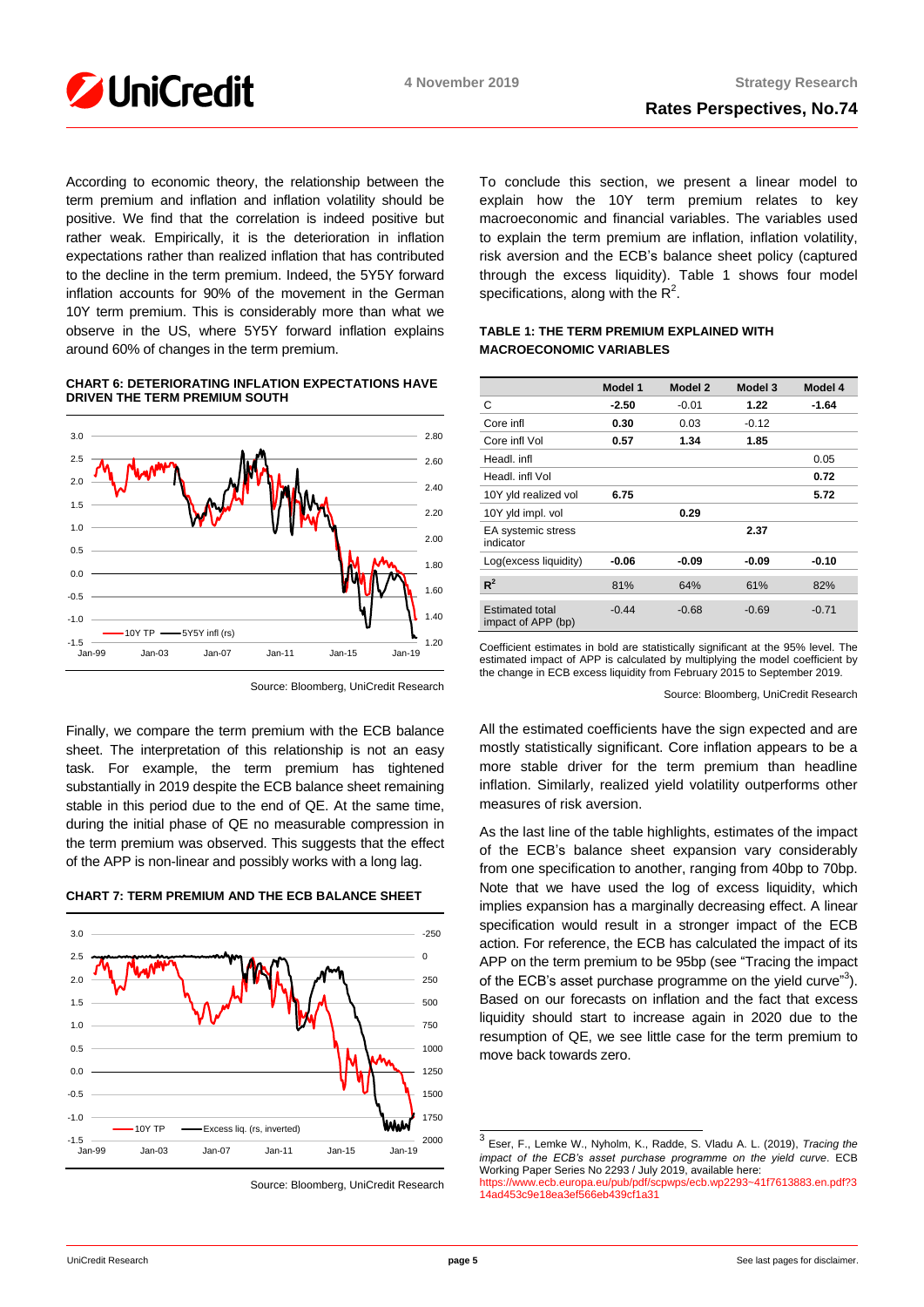

### **7. Conclusions**

We have estimated the term premium for German bonds, following the methodology presented by Adrian, Moench and Crump. The 10Y term premium estimate was between 100bp and 250bp from the introduction of the euro until mid-2014, since when it has declined markedly. The term premium has declined markedly in 2019, entering negative territory in recent months.

The choice of what data to use to feed the model affects the results, although not from a qualitative point of view.

Our empirical analysis suggests that the term premium offered by 10Y German bonds is currently only a handful of basis points higher than that offered by 5Y bonds.

We showed how the term premium estimate relates to eurozone macroeconomic variables. Market based inflation expectations (5Y5Y forward) is the single most important one and accounts for 90% of the movements in the term premium. Such a high correlation likely reflects that ECB's decisions have been highly influenced by inflation expectations in recent years. Estimating the impact of the ECB APP is more difficult, not least because of the difficulty in disentangling the decisions of the central bank from the dynamics of inflation expectations. A linear model suggests that ECB monetary policy accounts for 40-70bp of compression in the term premium.

### **Appendix**

It is important to stress that the choice of the dataset affects the final result that we obtain. For example, using observed zero-coupon yields rather than the ones interpolated with the Nelson-Siegel-Svensson model produces a somewhat lower estimate for the term premium in the most recent months. The two estimates deliver a very similar picture but in the final part of the sample differ by about 50bp. Hence, it is important to avoid reading too much into the exact level of the premium.

### **CHART 8: GERMAN TERM PREMIUM ESTIMATED WITH INTERPOLATED YIELDS AND WITH ZERO COUPONS**



interpolated yields and using zero-coupon German yields.

Source: Bloomberg, UniCredit Research

The following chart illustrates the difference in the 10Y yield between the NSS interpolation and the 10Y zero-coupon yield calculated by Bloomberg.

#### **CHART 9: DATA MAKE A DIFFERENCE**



Source: Bloomberg, UniCredit Research

The two measures are quite close in general but there are divergences in some periods of up to 40bp. The following table shows a comparison across the entire maturity spectrum:

#### **TABLE 2: DIFFERENCES BETWEEN NSS AND ZC YIELDS**

|          | 6M      | 12M     | 2Υ      | 3Υ      | 5Υ      | 7Υ      | 10Y     |
|----------|---------|---------|---------|---------|---------|---------|---------|
| Top 95%  | 0.10    | 0.07    | 0.12    | 0.13    | 0.14    | 0.13    | 0.24    |
| Low $5%$ | $-0.10$ | $-0.08$ | $-0.07$ | $-0.06$ | $-0.07$ | $-0.08$ | $-0.06$ |
| RMSE     | 0.08    | 0.05    | 0.06    | 0.06    | 0.07    | 0.07    | 0.11    |

Source: Bloomberg, UniCredit Research

#### **Authors**

**Dr. Luca Cazzulani**, Deputy Head of FI Strategy (UniCredit Bank, Milan) +39 02 8862-0640 [luca.cazzulani@unicredit.eu](mailto:luca.cazzulani@unicredit.eu)

### **Francesco Maria Di Bella**,

FI Strategist (UniCredit Bank, Milan)  $+39$  02 8862-0850 [francescomaria.dibella@unicredit.eu](mailto:francescomaria.dibella@unicredit.eu)

#### **Editor**

**Chiara Cremonesi**, FI Strategist (UniCredit Bank, London) +44 207 826-1771 [chiara.cremonesi@unicredit.eu](mailto:chiara.cremonesi@unicredit.eu)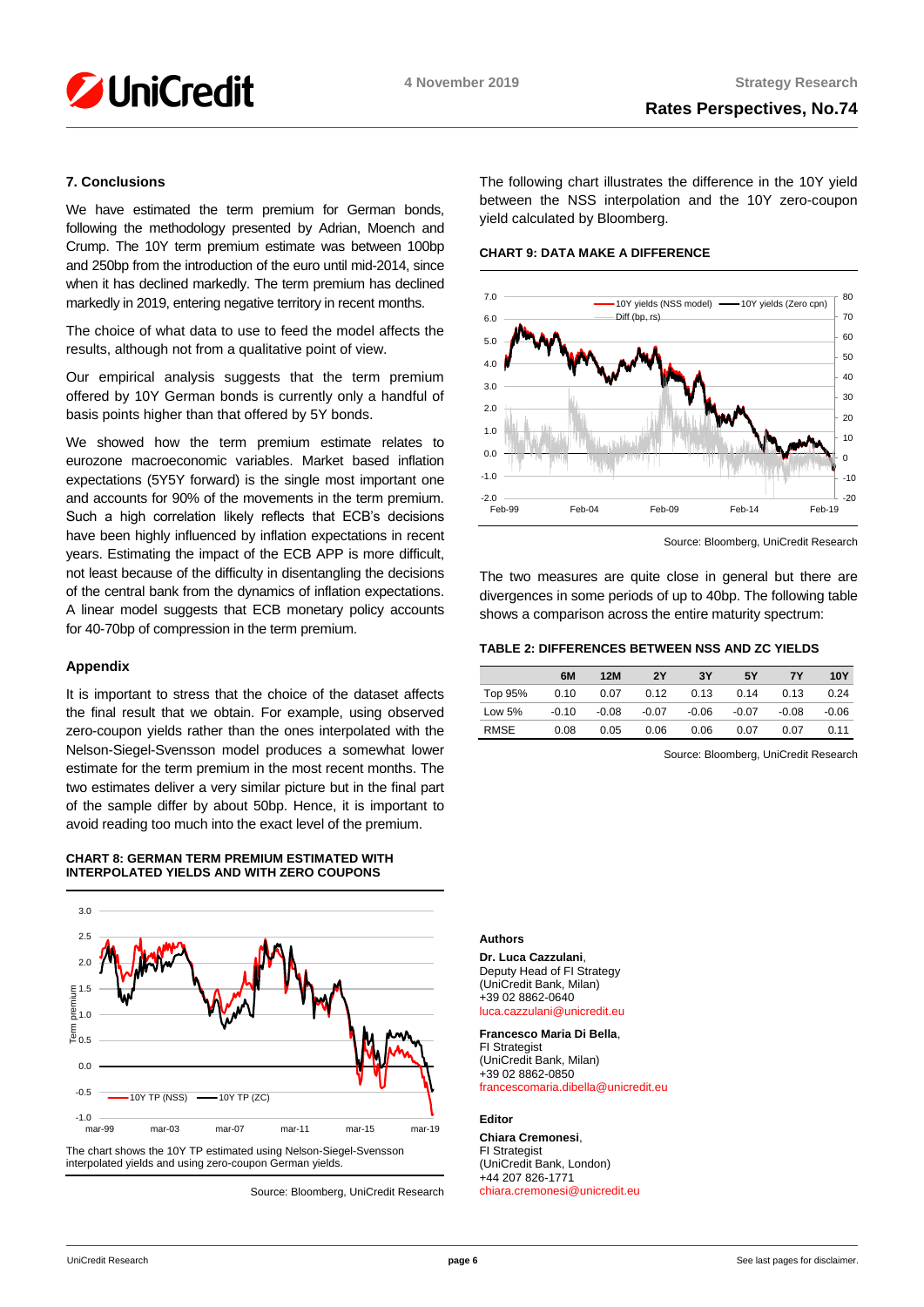

## **Previous editions of Rates Perspectives**

- [»](https://www.research.unicredit.eu/DocsKey/fxfistrategy_docs_2019_174747.ashx?EXT=pdf&KEY=KZGTuQCn4lsvclJnUgseVEGHysWJl2NshFxQRxeXxVYxi2cgVzAqQQ==&T=1) BTPs caught between macro fundamentals and appetite for carry trades 2 October 2019
- [»](https://www.research.unicredit.eu/DocsKey/fxfistrategy_docs_2019_174503.ashx?EXT=pdf&KEY=KZGTuQCn4lsvclJnUgseVEGHysWJl2NsCFMwr5HzJ17_YmUeW60-Ag==&T=1) ILBs pay higher Z-spreads than nominal bonds: We discuss the main drivers 11 September 2019
- [»](https://www.research.unicredit.eu/DocsKey/fxfistrategy_docs_2019_173046.ashx?EXT=pdf&KEY=KZGTuQCn4lsvclJnUgseVEGHysWJl2NsYmN8grxHaGuMlNiR5FCG-Q==&T=1) ECB´s QE 2: Number crunching and trade ideas 24 July 2019
- [»](https://www.research.unicredit.eu/DocsKey/fxfistrategy_docs_2019_172874.ashx?EXT=pdf&KEY=KZGTuQCn4lsvclJnUgseVEGHysWJl2NsU6w4VN1R8ufrSpaKVsG8hw==&T=1) BTPi breakeven curve: Too flat and too low 10 July 2019
- [»](https://www.research.unicredit.eu/DocsKey/fxfistrategy_docs_2019_172612.ashx?EXT=pdf&KEY=KZGTuQCn4lsvclJnUgseVEGHysWJl2Ns2prJ4cLGo5kZAYkhTSIwiQ==&T=1) Spain: Still a periphery country, judging from its foreign investors´ base 17 June 2019
- [»](https://www.research.unicredit.eu/DocsKey/fxfistrategy_docs_2019_172362.ashx?EXT=pdf&KEY=KZGTuQCn4lsvclJnUgseVEGHysWJl2NsmV7mtWY1YutdeERi5OnkvA==&T=1) SOFR and SONIA derivative markets: Small in size but growing 24 May 2019
- [»](https://www.research.unicredit.eu/DocsKey/fxfistrategy_docs_2019_171193.ashx?EXT=pdf&KEY=KZGTuQCn4lsvclJnUgseVEGHysWJl2NsQ363zHJuO-4ubO81Q09WWw==&T=1) Flows of eurozone investors into USTs: another factor keeping UST real yields low 8 May 2019
- [»](https://www.research.unicredit.eu/DocsKey/fxfistrategy_docs_2019_170974.ashx?EXT=pdf&KEY=KZGTuQCn4lsvclJnUgseVEGHysWJl2NsRTomOaKjVl9lFV8OK8lXLA==&T=1) ECB tiering and money market rates: The devil is in the details 16 April 2019
- [»](https://www.research.unicredit.eu/DocsKey/fxfistrategy_docs_2019_170284.ashx?EXT=pdf&KEY=KZGTuQCn4lsvclJnUgseVEGHysWJl2NsEwG0xblWxFK9BVQAB4eryA==&T=1) Who are the foreign investors in Italian government debt? A breakdown by geography and institution 3 April 2019
- [»](https://www.research.unicredit.eu/DocsKey/fxfistrategy_docs_2019_170066.ashx?EXT=pdf&KEY=KZGTuQCn4lsvclJnUgseVEGHysWJl2NsNOWCS-vPqTdpZhijXIyJ5Q==&T=1) Bund-swap has lagged Schatz in cheapening: why we expect a correction 18 March 2019
- [»](https://www.research.unicredit.eu/DocsKey/fxfistrategy_docs_2019_169883.ashx?EXT=pdf&KEY=KZGTuQCn4lsvclJnUgseVEGHysWJl2Nsz9dXRsXwpAsZUUpCjW9eRw==&T=1) Keeping in place the Fed´s current monetary policy framework will likely benefit USTs 4 March 2019
- [»](https://www.research.unicredit.eu/DocsKey/fxfistrategy_docs_2019_169681.ashx?EXT=pdf&KEY=KZGTuQCn4lsvclJnUgseVEGHysWJl2NsvFsIe2gTc3YHhaYXz8CyMQ==&T=1) Euribor and ESTER: Where we stand, where we´re going 15 February 2019
- [»](https://www.research.unicredit.eu/DocsKey/fxfistrategy_docs_2019_168976.ashx?EXT=pdf&KEY=KZGTuQCn4lsvclJnUgseVEGHysWJl2NsBRIhGRL9OpCAofKNpRdbqw==&T=1) Our scorecard for EMU countries: A useful tool for detecting misalignments in EGBs valuations 30 January 2019
- [»](https://www.research.unicredit.eu/DocsKey/fxfistrategy_docs_2019_168690.ashx?EXT=pdf&KEY=KZGTuQCn4lsvclJnUgseVEGHysWJl2Ns6zwNCeXNSn5_WEAdcnzkSw==&T=1) Six years after the introduction of CACs in the eurozone: Analyzing the effect on pricing 10 January 2019
- [»](https://www.research.unicredit.eu/DocsKey/fxfistrategy_docs_2018_168081.ashx?EXT=pdf&KEY=KZGTuQCn4lsvclJnUgseVGkpNcRXR5-WdODblZpTi0A4RE9IYOSOOA==&T=1) Supply Outlook 2019: primary market activity to gradually shift to shorter maturities 6 December 2018
- [»](https://www.research.unicredit.eu/DocsKey/fxfistrategy_docs_2018_167651.ashx?EXT=pdf&KEY=KZGTuQCn4lsvclJnUgseVGkpNcRXR5-WLbIUypeIHxyD3rdrNgjwjg==&T=1) Scarcity of Bunds to keep real yields low 29 October 2018
- [»](https://www.research.unicredit.eu/DocsKey/fxfistrategy_docs_2018_167362.ashx?EXT=pdf&KEY=KZGTuQCn4lsvclJnUgseVGkpNcRXR5-W7gOokc4_UKGkd-Hy3Wx_vg==&T=1) Measuring rating expectations for BTPs 4 October 2018
- [»](https://www.research.unicredit.eu/DocsKey/fxfistrategy_docs_2018_167162.ashx?EXT=pdf&KEY=KZGTuQCn4lsvclJnUgseVGkpNcRXR5-WLonU6aW-riDJHVt4RBRKJQ==&T=1) Scarcity of Bunds (and safe eurozone paper) will remain an issue in 2019 17 September 2018
- [»](https://www.research.unicredit.eu/DocsKey/fxfistrategy_docs_2018_166735.ashx?EXT=pdf&KEY=KZGTuQCn4lsvclJnUgseVGkpNcRXR5-WJcyLXLDNCHrk_1IGoA85eQ==&T=1) CCTs: a good buying opportunity on a medium-term horizon 30 July 2018
- [»](https://www.research.unicredit.eu/DocsKey/fxfistrategy_docs_2018_165506.ashx?EXT=pdf&KEY=KZGTuQCn4lsvclJnUgseVGkpNcRXR5-WelAdBLCjwv2CsrEf1G_7vA==&T=1) ECB QE reinvestments: maturity matters 18 July 2018
- [»](https://www.research.unicredit.eu/DocsKey/fxfistrategy_docs_2018_165296.ashx?EXT=pdf&KEY=KZGTuQCn4lsvclJnUgseVGkpNcRXR5-Wl83fmK6epfPJRPrdFbpp8A==&T=1) ECB forward guidance: we like 5/30Y flatteners and sovereign credit-risk exposure 2 July 2018
- [»](https://www.research.unicredit.eu/DocsKey/fxfistrategy_docs_2018_165113.ashx?EXT=pdf&KEY=KZGTuQCn4lsvclJnUgseVGkpNcRXR5-WdMw8JSHF2Ih6d0UhMlk5iA==&T=1) Investing in USTs: to hedge or not to hedge? 18 June 2018
- [»](https://www.research.unicredit.eu/DocsKey/fxfistrategy_docs_2018_164967.ashx?EXT=pdf&KEY=KZGTuQCn4lsvclJnUgseVGkpNcRXR5-WLoNFhsvJBXHbE69WfFEurg==&T=1) Who holds the BTPs? Dissecting Italian public debt investor base 5 June 2018
- [»](https://www.research.unicredit.eu/DocsKey/fxfistrategy_docs_2018_164775.ashx?EXT=pdf&KEY=KZGTuQCn4lsvclJnUgseVGkpNcRXR5-WZF21zKfJuZ_5iLWWjJ2GpQ==&T=1) Italy funding, progress, cost and outlook: as good as it gets 17 May 2018
- [»](https://www.research.unicredit.eu/DocsKey/fxfistrategy_docs_2018_164589.ashx?EXT=pdf&KEY=KZGTuQCn4lsvclJnUgseVGkpNcRXR5-WHckxsj1laTH6N7QU0C6uzQ==&T=1) A model for POLGB yields 3 May 2018
- [»](https://www.research.unicredit.eu/DocsKey/fxfistrategy_docs_2018_164411.ashx?EXT=pdf&KEY=KZGTuQCn4lsvclJnUgseVGkpNcRXR5-W4Dmv9B6O0atd94s-0yUFlA==&T=1) 10Y BTP-SPGB spread: wide compared to fundamentals but convergence to fair value is tricky 19 April 2018
- [»](https://www.research.unicredit.eu/DocsKey/fxfistrategy_docs_2018_164242.ashx?EXT=pdf&KEY=KZGTuQCn4lsvclJnUgseVGkpNcRXR5-WFjPeFcDloA2Q8h6v6oWNhw==&T=1) T-LTRO II early repayments: why we are not concerned 5 April 2018
- [»](https://www.research.unicredit.eu/DocsKey/fxfistrategy_docs_2018_164099.ashx?EXT=pdf&KEY=KZGTuQCn4lsvclJnUgseVGkpNcRXR5-WK-s5y8Kxt0FmgxTPbhrZtA==&T=1) US 10Y fair value model part II: breakeven inflation 22 March 2018
- [»](https://www.research.unicredit.eu/DocsKey/fxfistrategy_docs_2018_163914.ashx?EXT=pdf&KEY=KZGTuQCn4lsvclJnUgseVGkpNcRXR5-W6uAyZrmo_juOWp31QBzAwQ==&T=1) Upside risks to the US term premium 8 March 2018
- [»](https://www.research.unicredit.eu/DocsKey/fxfistrategy_docs_2018_163795.ashx?EXT=pdf&KEY=KZGTuQCn4lsvclJnUgseVGkpNcRXR5-W31oteEsRkw-wRr-E75wyXQ==&T=1) US real yields are in line with our fair-value model 26 February 2018
- [»](https://www.research.unicredit.eu/DocsKey/fxfistrategy_docs_2018_163569.ashx?EXT=pdf&KEY=KZGTuQCn4lsvclJnUgseVGkpNcRXR5-WOwinUv5yvR4A_iRZMMXqUg==&T=1) Foreign ownership of EM local currency debt: trends, indices and effects on FX and yields 8 February 2018
- [»](https://www.research.unicredit.eu/DocsKey/fxfistrategy_docs_2018_163350.ashx?EXT=pdf&KEY=KZGTuQCn4lsvclJnUgseVGkpNcRXR5-WSfc0pL8-Nw1KrcsN90zewQ==&T=1) EUR-USD cross currency: no normalization in sight 25 January 2018
- [»](https://www.research.unicredit.eu/DocsKey/fxfistrategy_docs_2018_163165.ashx?EXT=pdf&KEY=KZGTuQCn4lsvclJnUgseVGkpNcRXR5-WizOxQ_qd2pKve_EGsME8pw==&T=1) Italy´s 2018 funding: how to trade it 11 January 2018
- [»](https://www.research.unicredit.eu/DocsKey/fxfistrategy_docs_2017_162876.ashx?EXT=pdf&KEY=KZGTuQCn4lsvclJnUgseVBaZnvdiHIQjhlAgRXaAk9xO-WbIBHzmug==&T=1) We prefer credit to duration risk, especially at the longer maturities 7 December 2017
- [»](https://www.research.unicredit.eu/DocsKey/fxfistrategy_docs_2017_162702.ashx?EXT=pdf&KEY=KZGTuQCn4lsvclJnUgseVBaZnvdiHIQj7kV9jp7KGvx_rQqXOlHcBw==&T=1) CEE rates are unlikely to spike in 2018 23 November 2017
- [»](https://www.research.unicredit.eu/DocsKey/fxfistrategy_docs_2017_162521.ashx?EXT=pdf&KEY=KZGTuQCn4lsvclJnUgseVBaZnvdiHIQjHP5HTV6m0S1CZt4h4v7Z7Q==&T=1) UST market: will foreign investors come to the rescue? 9 November 2017
- [»](https://www.research.unicredit.eu/DocsKey/fxfistrategy_docs_2017_162320.ashx?EXT=pdf&KEY=KZGTuQCn4lsvclJnUgseVBaZnvdiHIQj7vBnJBqFdLl3ZPdTI9qTEg==&T=1) Utilizing typical Bund futures trading patterns around major events 25 October 2017
- [»](https://www.research.unicredit.eu/DocsKey/fxfistrategy_docs_2017_162088.ashx?EXT=pdf&KEY=KZGTuQCn4lsvclJnUgseVBaZnvdiHIQjLG2elrHjRgNsVyg0ExmjEg==&T=1) Real natural rate (r\*) estimates suggest that 10Y real Bund yields and swap rates trade at ´absurdly´ low levels 12 October 2017
- [»](https://www.research.unicredit.eu/DocsKey/fxfistrategy_docs_2017_161898.ashx?EXT=pdf&KEY=KZGTuQCn4lsvclJnUgseVBaZnvdiHIQjrj0KZCHHFHi6OScMLpHSeg==&T=1) The empirical trade-off between rating and credit spreads 28 September 2017
- [»](https://www.research.unicredit.eu/DocsKey/fxfistrategy_docs_2017_161722.ashx?EXT=pdf&KEY=KZGTuQCn4lsvclJnUgseVBaZnvdiHIQj2RiMvOdXRPDdJKTt9ts8Kg==&T=1) PSPP reinvestment will pick up next year, partly offsetting tapering 14 September 2017
- [»](https://www.research.unicredit.eu/DocsKey/fxfistrategy_docs_2017_161534.ashx?EXT=pdf&KEY=KZGTuQCn4lsvclJnUgseVBaZnvdiHIQjVxL97NWBQ2U0RIuZAXWj6Q==&T=1) European bond markets: macro revision trend remains a key ingredient for timing purposes 1 September 2017
- [»](https://www.research.unicredit.eu/DocsKey/fxfistrategy_docs_2017_161025.ashx?EXT=pdf&KEY=KZGTuQCn4lsvclJnUgseVBaZnvdiHIQjHTPE5wRiE1gKKsnUfpC3fQ==&T=1) The ´T-word´: lessons from the US experience 20 July 2017
- [»](https://www.research.unicredit.eu/DocsKey/fxfistrategy_docs_2017_160810.ashx?EXT=pdf&KEY=KZGTuQCn4lsvclJnUgseVBaZnvdiHIQjtaQqMdLfQgUWFRAgBEcyHQ==&T=1) 10/30Y spreads the two sides of the Atlantic: play it tactically 7 July 2017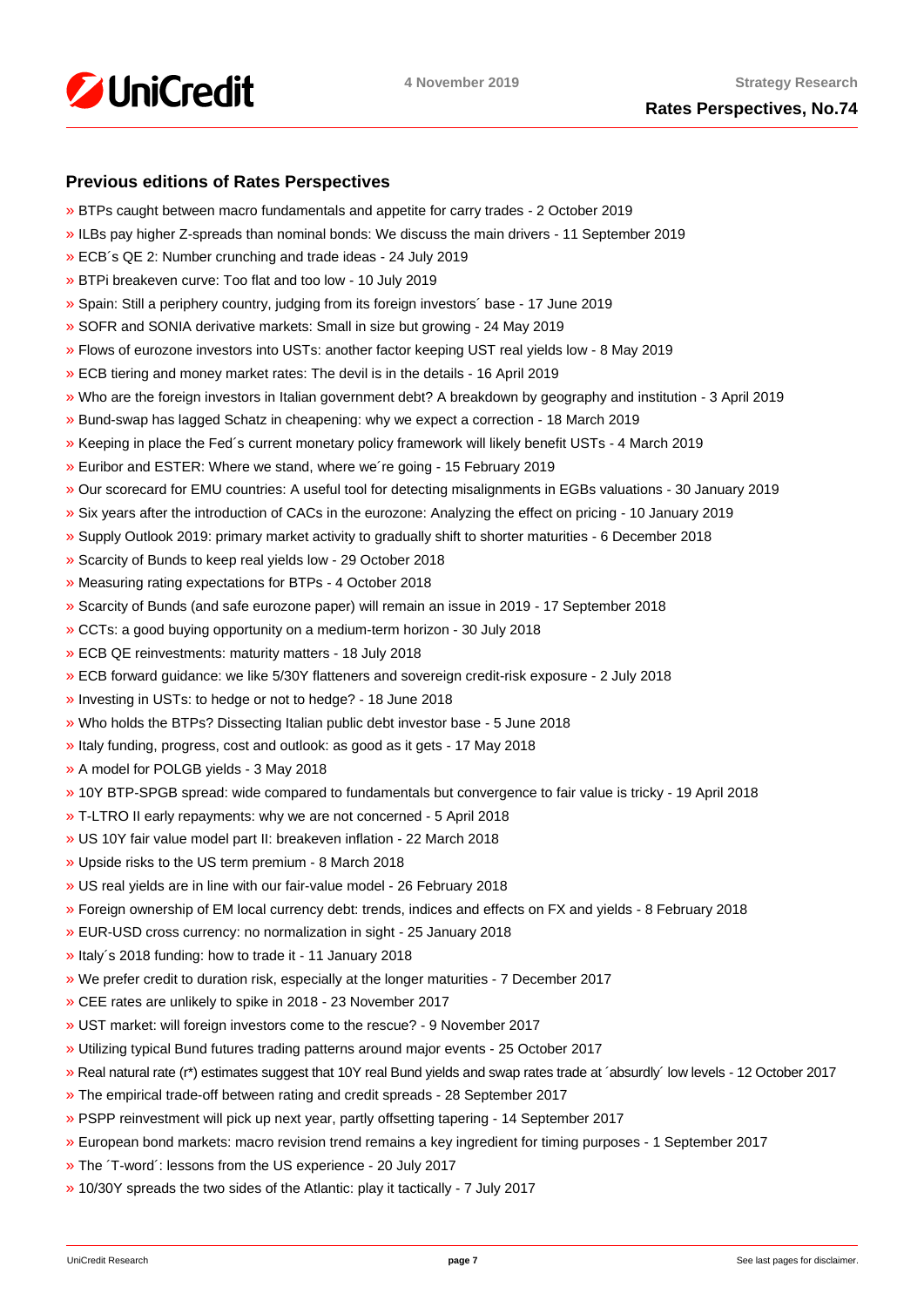

# **Legal Notices**

## **Glossary**

A comprehensive glossary for many of the terms used in the report is available on our website[: link](https://www.unicreditresearch.eu/index.php?id=glossary)

### **Disclaimer**

Our recommendations are based on information obtained from or are based upon public information sources that we consider to be reliable, but for the completeness and<br>accuracy of which we assume no liability. All informatio as of the date of the issue unless stated otherwise. We reserve the right to modify the views expressed herein at any time without notice. Moreover, we reserve the right not to update this information or to discontinue it altogether without notice. This report may contain links to websites of third parties, the content of which is not controlled by UniCredit Bank. No liability is assumed for the content of these third-party websites.

This report is for information purposes only and (i) does not constitute or form part of any offer for sale or subscription of or solicitation of any offer to buy or subscribe for any<br>financial, money market or investment for any financial, money market or investment instrument or any security nor (iii) as marketing material within the meaning of applicable prospectus law . The investment possibilities discussed in this report may not be suitable for certain investors depending on their specific investment objectives and time horizon or in the context of their overall<br>financial situation. The investments di adverse effect on the value of investments. Furthermore, past performance is not necessarily indicative of future results. In particular, the risks associated with an investment in the financial, money market or investment instrument or security under discussion are not explained in their entirety.

This information is given without any warranty on an "as is" basis and should not be regarded as a substitute for obtaining individual advice. Investors must make their own determination of the appropriateness of an investment in any instruments referred to herein based on the merits and risks involved, their own investment strategy and their legal,<br>fiscal and financial position. As this docu of it shall form the basis of, or be relied on in connection with or act as an inducement to enter into, any contract or commitment whatsoever. Investors are urged to contact their bank's investment advisor for individual explanations and advice.

Neither UniCredit Bank AG, UniCredit Bank AG London Branch, UniCredit Bank AG Milan Branch, UniCredit Bank AG Vienna Branch, UniCredit Bank Austria AG, UniCredit Bulbank, Zagrebačka banka d.d., UniCredit Bank Czech Republic and Slovakia, ZAO UniCredit Bank Russia, UniCredit Bank Czech Republic and Slovakia Slovakia Branch,<br>UniCredit Bank Romania, UniCredit Bank AG New York Branch n (in negligence or otherwise) for any loss howsoever arising from any use of this document or its contents or otherwise arising in connection therewith.

This report is being distributed by electronic and ordinary mail to professional investors, who are expected to make their own investment decisions without undue reliance on this publication, and may not be redistributed, reproduced or published in whole or in part for any purpose.

This report was completed and first published on 4 November 2019 at 12:59.

#### **Responsibility for the content of this publication lies with:**

#### **UniCredit Group and its subsidiaries are subject to regulation by the European Central Bank**

a) UniCredit Bank AG (UniCredit Bank, Munich or Frankfurt), Arabellastraße 12, 81925 Munich, Germany, (also responsible for the distribution pursuant to §34b WpHG). Regulatory authority: "BaFin" – Bundesanstalt für Finanzdienstleistungsaufsicht, Marie-Curie-Str. 24-28, 60439 Frankfurt, Germany.

b) UniCredit Bank AG London Branch (UniCredit Bank, London), Moor House, 120 London Wall, London EC2Y 5ET, United Kingdom. Regulatory authority: "BaFin" –<br>Bundesanstalt für Finanzdienstleistungsaufsicht, Marie-Curie-Str. 2 regulatory status are available on request.

c) UniCredit Bank AG Milan Branch (UniCredit Bank, Milan), Piazza Gae Aulenti, 4 - Torre C, 20154 Milan, Italy, duly authorized by the Bank of Italy to provide investment services.

Regulatory authority: "Bank of Italy", Via Nazionale 91, 00184 Roma, Italy and Bundesanstalt für Finanzdienstleistungsaufsicht, Marie-Curie-Str. 24-28, 60439 Frankfurt, Germany. d) UniCredit Bank AG Vienna Branch (UniCredit Bank, Vienna), Rothschildplatz 1, 1020 Vienna, Austria. Regulatory authority: Finanzmarktaufsichtsbehörde (FMA), Otto-

Wagner-Platz 5, 1090 Vienna, Austria and subject to limited regulation by the "BaFin" – Bundesanstalt für Finanzdienstleistungsaufsicht, Marie-Curie-Str. 24-28, 60439 Frankfurt,<br>Germany. Details about the extent of our reg

e) UniCredit Bank Austria AG (Bank Austria), Rothschildplatz 1, 1020 Vienna, Austria. Regulatory authority: Finanzmarktaufsichtsbehörde (FMA), Otto-Wagner-Platz 5, 1090 Vienna, Austria f) UniCredit Bulbank, Sveta Nedelya Sq. 7, BG-1000 Sofia, Bulgaria. Regulatory authority: Financial Supervision Commission (FSC), 16 Budapeshta str., 1000 Sofia, Bulgaria

g) Zagrebačka banka d.d., Trg bana Josipa Jelačića 10, HR-10000 Zagreb, Croatia. Regulatory authority: Croatian Agency for Supervision of Financial Services, Franje Račkoga 6, 10000 Zagreb, Croatia

h) UniCredit Bank Czech Republic and Slovakia, Želetavská 1525/1, 140 92 Praga 4, Czech Republic. Regulatory authority: CNB Czech National Bank, Na Příkopě 28, 115 03 Praga 1, Czech Republic

i) ZAO UniCredit Bank Russia (UniCredit Russia), Prechistenskaya nab. 9, RF-119034 Moscow, Russia, Regulatory authority: Federal Service on Financial Markets, 9 Leninsky prospekt, Moscow 119991, Russia

j) UniCredit Bank Czech Republic and Slovakia, Slovakia Branch, Sancova 1/A, SK-813 33 Bratislava, Slovakia. Regulatory authority: CNB Czech National Bank, Na Příkopě 28,<br>115 03 Praha 1, Czech Republic and subject to limit

k) UniCredit Bank Romania, Bucharest 1F Expozitiei Boulevard, 012101 Bucharest 1, Romania, Regulatory authority: National Bank of Romania, 25 Lipscani Street, 030031, 3rd District, Bucharest, Romania

l) UniCredit Bank AG New York Branch (UniCredit Bank, New York), 150 East 42nd Street, New York, NY 10017. Regulatory authority: "BaFin" – Bundesanstalt für Finanzdienstleistungsaufsicht, Marie-Curie-Str. 24-28, 60439 Frankfurt, Germany and New York State Department of Financial Services, One State Street, New York, NY 10004-1511 Further details regarding our regulatory status are available on request.

#### **ANALYST DECLARATION**

The analyst's remuneration has not been, and will not be, geared to the recommendations or views expressed in this report, neither directly nor indirectly.

All of the views expressed accurately reflect the analyst's views, which have not been influenced by considerations of UniCredit Bank's business or client relationships.

#### **POTENTIAL CONFLICTS OF INTERESTS**

You will find a list of keys for company specific regulatory disclosures on our websit[e https://www.unicreditresearch.eu/index.php?id=disclaimer.](https://www.unicreditresearch.eu/index.php?id=disclaimer)

#### **RECOMMENDATIONS, RATINGS AND EVALUATION METHODOLOGY**

You will find the history of rating regarding recommendation changes as well as an overview of the breakdown in absolute and relative terms of our investment ratings, and a note on the evaluation basis for interest-bearing evaluation basis for interest-bearing securities on our website https://www.unicreditresearch.euror.eu **ADDITIONAL REQUIRED DISCLOSURES UNDER THE LAWS AND REGULATIONS OF JURISDICTIONS INDICATED**

You will find a list of further additional required disclosures under the laws and regulations of the jurisdictions indicated on our website

#### https://www.unicreditresearch.eu/index.php?id=disc

E 19/3